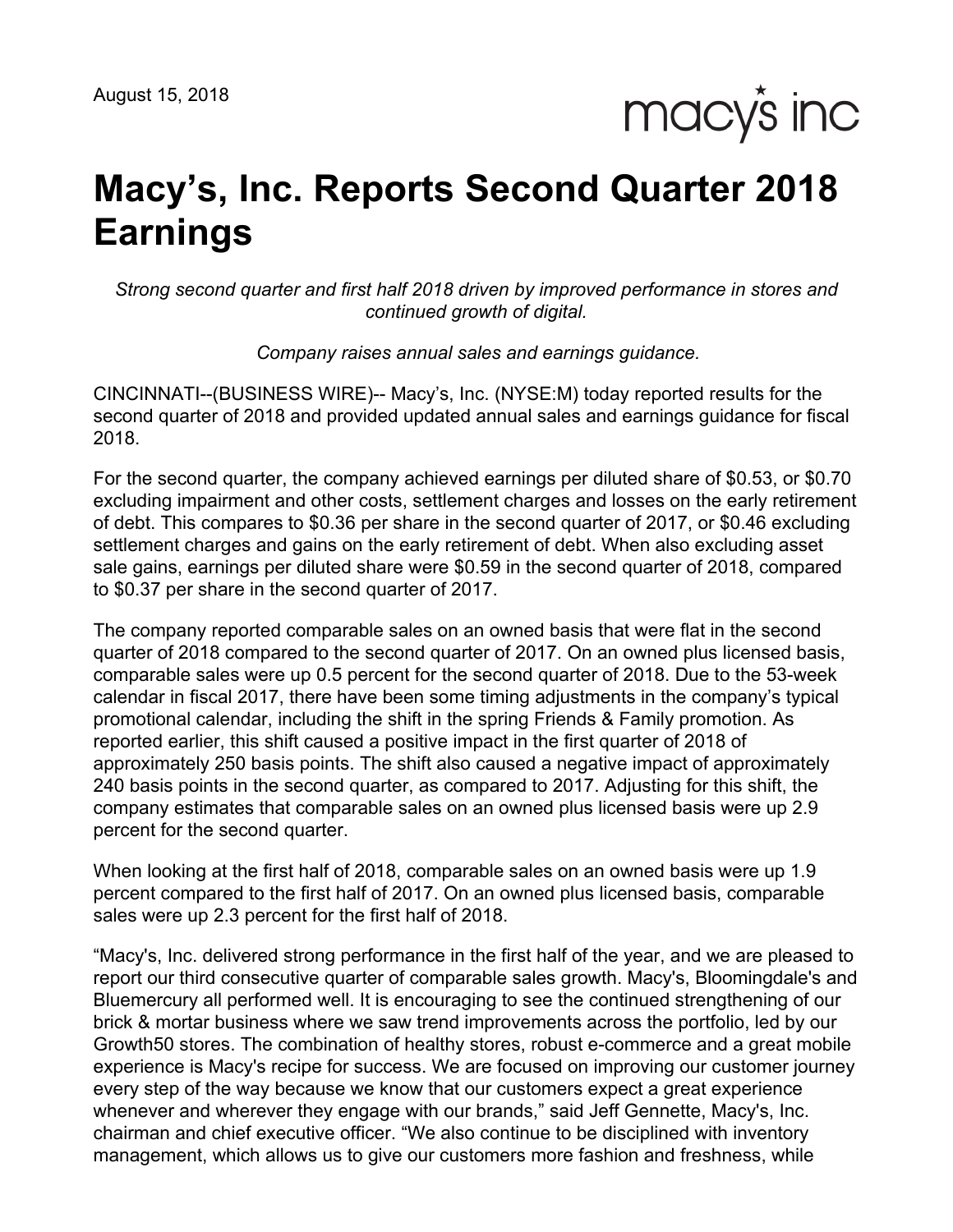increasing sales and improving gross margin."

"Our strategic initiatives are gaining traction. They contributed to our first half results and will continue to have a positive impact on our performance in the back half of the year. This, combined with continued strong execution and a healthy consumer spending environment, gives us confidence to raise sales and earnings guidance for fiscal 2018," continued Gennette. "We have momentum in the business, powered by our 130,000 colleagues who are focused on how best to serve our customers every day."

#### **Sales**

Net sales in the second quarter of 2018 totaled \$5.572 billion, a decrease of 1.1 percent, compared with net sales of \$5.636 billion in the second quarter of 2017.

For the first half of 2018, Macy's, Inc. net sales totaled \$11.112 billion, up 1.1 percent from net sales of \$10.986 billion in the first half of 2017.

#### **Operating Income and Net Income**

Macy's, Inc. operating income for the second quarter of 2018 totaled \$303 million, or 5.4 percent of sales, compared to \$282 million, or 5.0 percent of sales, for the second quarter of 2017. Excluding impairment and other costs of \$17 million, operating income for the second quarter of 2018 totaled \$320 million, or 5.7 percent of sales. There were no impairment and other costs in the second quarter of 2017.

For the first half of 2018, Macy's, Inc. operating income totaled \$541 million, or 4.9 percent of sales, compared to \$501 million, or 4.6 percent of sales, for the first half of 2017. Excluding impairment and other costs of \$36 million, operating income for the first half of 2018 totaled \$577 million, or 5.2 percent of sales. There were no impairment and other costs in the first half of 2017.

Net income attributable to Macy's, Inc. shareholders for the second quarter of 2018 totaled \$166 million, or 3.0 percent of sales, compared to \$111 million, or 2.0 percent of sales, for the second quarter of 2017. Excluding impairment and other costs, settlement charges and losses on the early retirement of debt, net income for the second quarter of 2018 totaled \$219 million, or 3.9 percent of sales. Excluding settlement charges and gains on the early retirement of debt, net income for the second quarter of 2017 totaled \$141 million, or 2.5 percent of sales. When also excluding asset sale gains, net income for the second quarter of 2018 totaled \$185 million, or 3.3 percent of sales, compared to \$114 million, or 2.0 percent of sales, in the second quarter of 2017.

For the first half of 2018, Macy's, Inc. net income totaled \$306 million, or 2.8 percent of sales, compared to \$189 million, or 1.7 percent of sales for the first half of 2017. Excluding impairment and other costs, settlement charges and losses on the early retirement of debt, net income for the first half of 2018 totaled \$369 million, or 3.3 percent of sales. Excluding settlement charges and losses on the early retirement of debt, net income for the first half of 2017 totaled \$221 million, or 2.0 percent of sales. When also excluding asset sale gains, net income for the first half of 2018 totaled \$316 million, or 2.8 percent of sales, compared to \$152 million or 1.4 percent of sales, in the first half of 2017.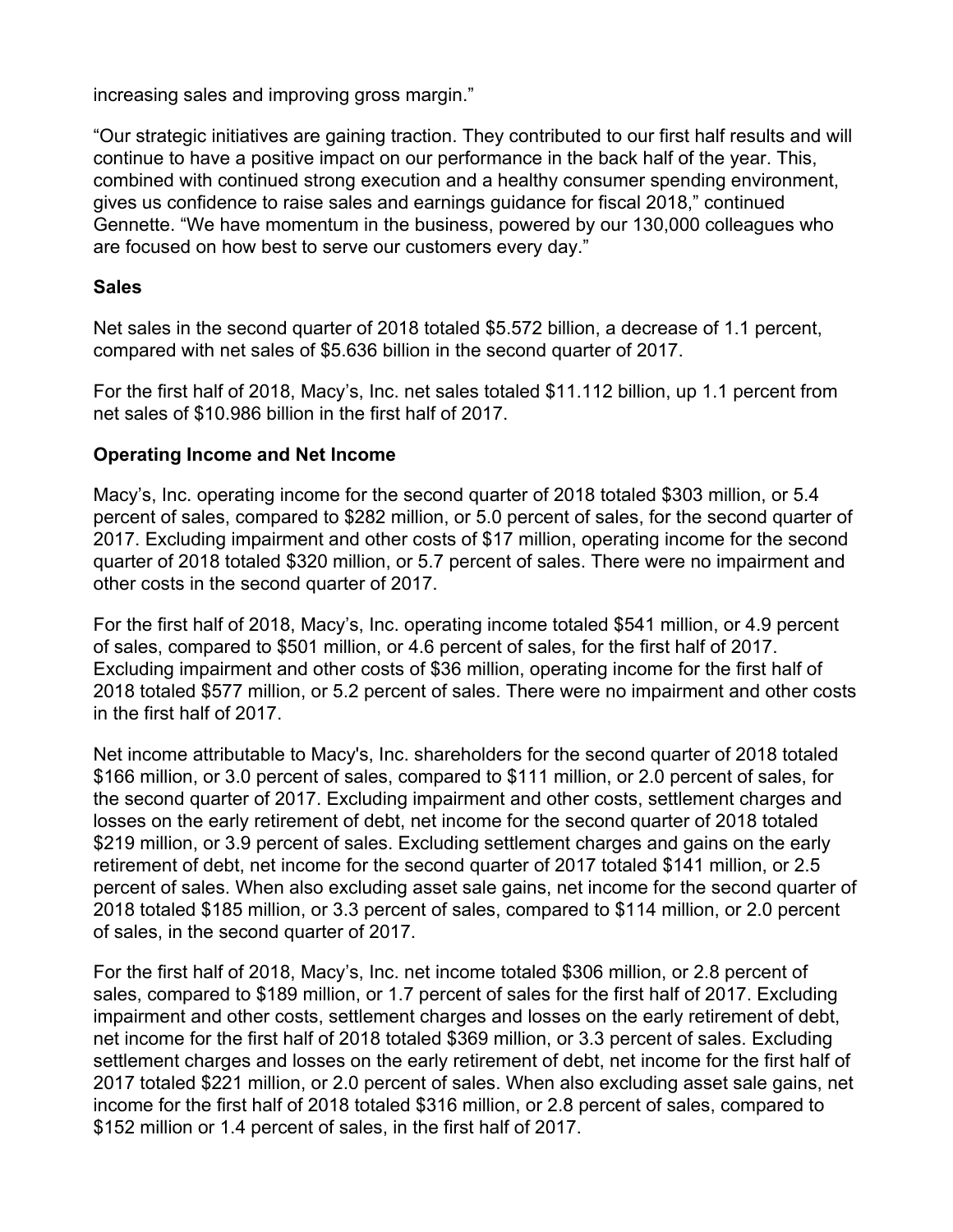#### **Cash Flow**

Net cash provided by operating activities was \$544 million in the first half of 2018, compared with \$546 million in the first half of 2017. Net cash used by investing activities in the first half of 2018 was \$312 million, compared with \$210 million in the first half of 2017. Operating cash flows net of investing were \$232 million in the first half of 2018, compared with \$336 million in the first half of 2017.

The company repurchased approximately \$344 million face value of senior notes and debentures in the second quarter of 2018. The debt repurchases were made in the open market for a total cost of approximately \$354 million, including premium expenses and other fees related to the transactions.

In the first half of 2018, the company's asset sales totaled \$88 million in cash proceeds, compared with \$150 million in the first half of 2017.

#### **Looking Ahead - Raising Earnings and Sales Guidance**

Macy's, Inc. is updating its guidance for fiscal 2018. The company now expects adjusted earnings per diluted share of \$3.95 to \$4.15 in fiscal 2018, excluding anticipated settlement charges related to the company's defined benefit plans as well as impairment and other costs.

Total sales are expected to range from flat to a 0.7 percent increase in fiscal 2018. Comparable sales on an owned plus licensed basis are expected to increase between 2.0 and 2.5 percent for the second half of 2018, which translates to an annual increase of between 2.1 and 2.5 percent. Comparable sales on an owned basis are expected to be 20- 30 basis points below comparable sales on an owned plus licensed basis in fiscal 2018, which is consistent with prior guidance.

Total sales guidance is provided on a 52-week basis in 2018 compared to a 53-week basis in 2017. Comparable sales guidance is provided on a 52-week basis in both 2018 and 2017.

The company's 2018 results, 2017 results and guidance for fiscal 2018 reflect the new accounting standards related to revenue recognition and retirement benefits. Macy's, Inc. has recast its quarterly income statements and balance sheets for 2016 and 2017 to reflect adoption of these new standards. These documents can be found on the investor relations page at [www.macysinc.com](http://www.macysinc.com).

#### **Important Information Regarding Financial Measures**

Please see the final pages of this news release for important information regarding the calculation of the company's non-GAAP financial measures.

Macy's, Inc. is one of the nation's premier retailers. With fiscal 2017 sales of \$24.837 billion and approximately 130,000 employees, the company operates approximately 690 department stores under the nameplates Macy's and Bloomingdale's, and more than 170 specialty stores that include Bloomingdale's The Outlet, Bluemercury, Macy's Backstage and STORY. Macy's, Inc. operates stores in 44 states, the District of Columbia, Guam and Puerto Rico, as well as [macys.com](http://macys.com), [bloomingdales.com](http://bloomingdales.com) and [bluemercury.com](http://bluemercury.com). Bloomingdale's stores in Dubai and Kuwait are operated by Al Tayer Group LLC under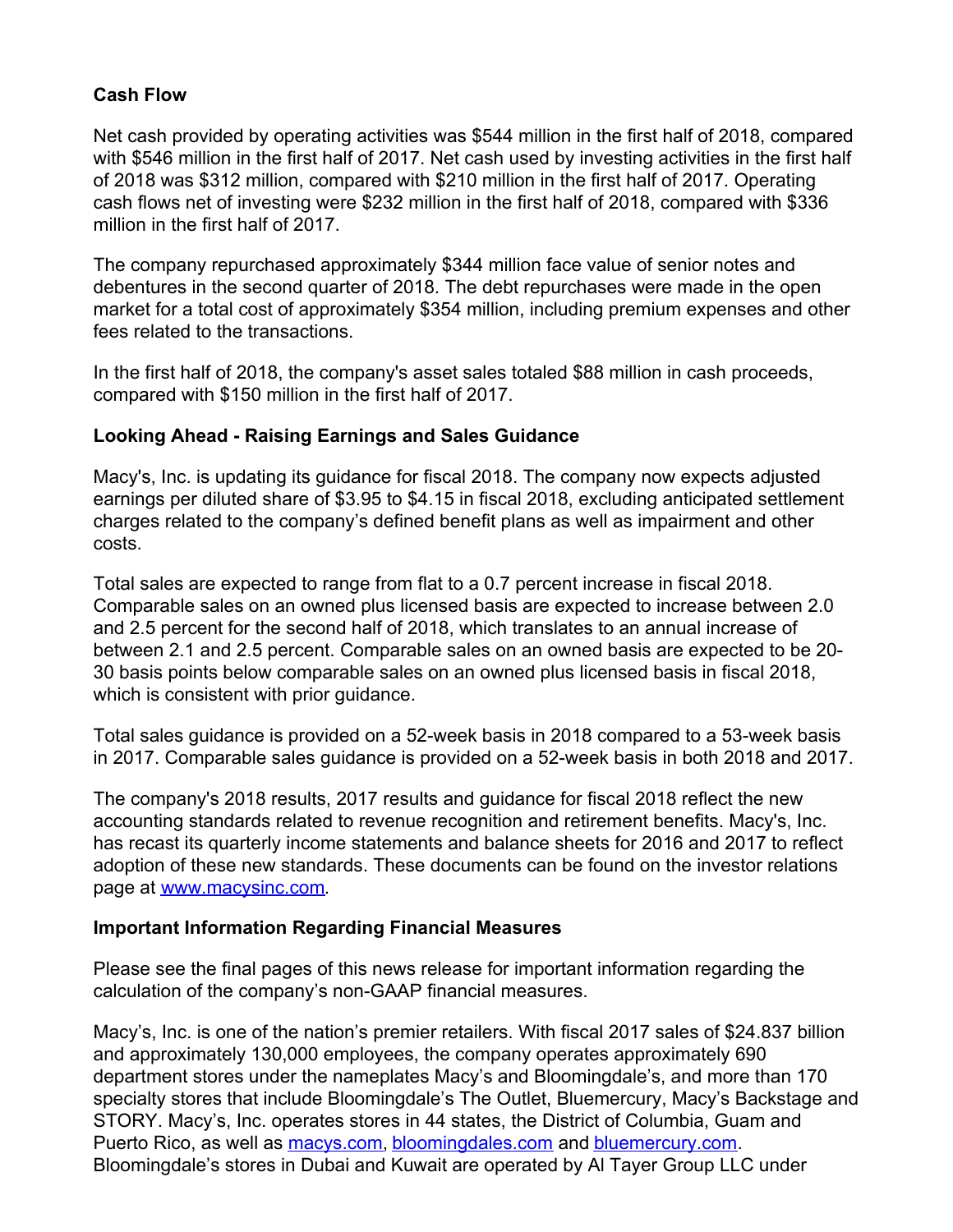license agreements. Macy's, Inc. has corporate offices in Cincinnati, Ohio, and New York, New York.

All statements in this press release that are not statements of historical fact are forwardlooking statements within the meaning of the Private Securities Litigation Reform Act of 1995. Such statements are based upon the current beliefs and expectations of Macy's management and are subject to significant risks and uncertainties. Actual results could differ materially from those expressed in or implied by the forward-looking statements contained in this release because of a variety of factors, including conditions to, or changes in the timing of, proposed real estate and other transactions, prevailing interest rates and non-recurring charges, the effect of federal tax reform, store closings, competitive pressures from specialty stores, general merchandise stores, off-price and discount stores, manufacturers' outlets, the Internet, mail-order catalogs and television shopping and general consumer spending levels, including the impact of the availability and level of consumer debt, the effect of weather and other factors identified in documents filed by the company with the Securities and Exchange Commission. Macy's disclaims any intention or obligation to update or revise any forward-looking statements, whether as a result of new information, future events or otherwise, except as required by law.

NOTE: Additional information on Macy's, Inc., including past news releases, is available at [www.macysinc.com/pressroom](http://www.macysinc.com/pressroom). A webcast of Macy's, Inc.'s call with analysts and investors will be held today (August 15, 2018) at 9:30 a.m. ET. The webcast is accessible to the media and general public via the company's website at [www.macysinc.com](http://www.macysinc.com). Analysts and investors may call in on 1-800-239-9838, passcode 1925865. A replay of the conference call can be accessed on the website or by calling 1-888-203-1112 (same passcode), about two hours after the conclusion of the call.

Macy's, Inc. is scheduled to present at the Goldman Sachs Annual Global Retailing Conference at 8:05 a.m. ET on Thursday, September 6, 2018, in New York City. Media and investors may access a live audio webcast of the presentation at [www.macysinc.com/ir](http://www.macysinc.com/ir) on September 6, 2018. A replay of the webcast will be available on the company's website.

#### **MACY'S, INC.**

#### Consolidated Statements of Income (Unaudited) (Note 1)

(All amounts in millions except percentages and per share figures)

|                           |         |                                       | 13 Weeks Ended 13 Weeks Ended<br>July 29, 2017 |                     |  |  |  |
|---------------------------|---------|---------------------------------------|------------------------------------------------|---------------------|--|--|--|
|                           | \$      | August 4, 2018<br>$%$ to<br>Net sales | \$                                             | $%$ to<br>Net sales |  |  |  |
| Net sales                 | \$5,572 |                                       | \$5,636                                        |                     |  |  |  |
| Credit card revenues, net | 186     | 3.3%                                  | 167                                            | 3.0%                |  |  |  |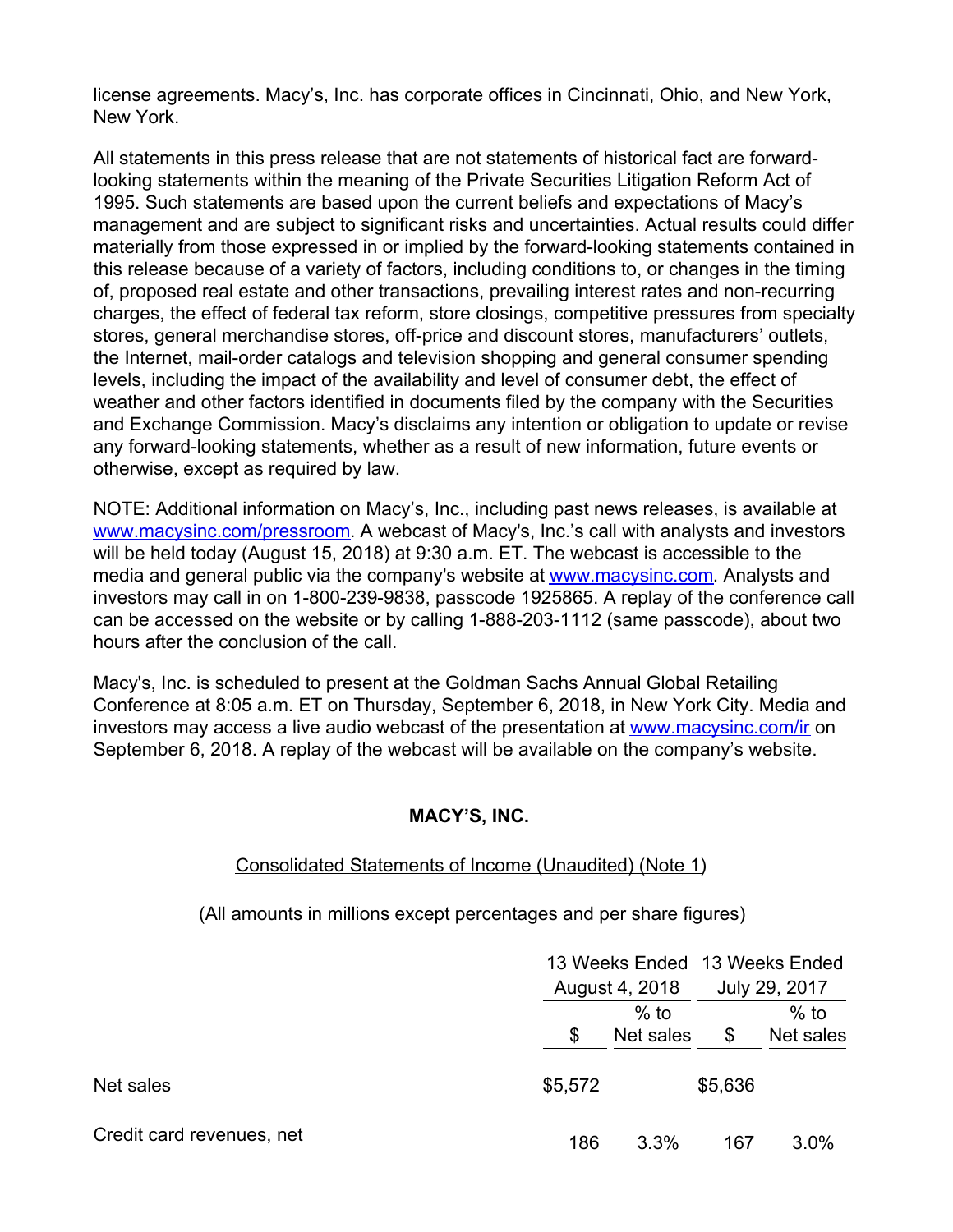| Cost of sales                                                           |                | $(3,320)$ $(59.6\%)$ $(3,403)$ $(60.4\%)$ |                |       |
|-------------------------------------------------------------------------|----------------|-------------------------------------------|----------------|-------|
| Selling, general and administrative expenses                            |                | $(2,164)$ $(38.8\%)$ $(2,161)$ $(38.4\%)$ |                |       |
| Gains on sale of real estate                                            | 46             | 0.8%                                      | 43             | 0.8%  |
| Impairment and other costs (Note 2)                                     | (17)           | $(0.3\%)$                                 |                | $-\%$ |
| Operating income                                                        | 303            | 5.4%                                      | 282            | 5.0%  |
| Benefit plan income, net                                                | 11             |                                           | 14             |       |
| Settlement charges (Note 3)                                             | (50)           |                                           | (51)           |       |
| Interest expense, net                                                   | (62)           |                                           | (79)           |       |
| Gains (losses) on early retirement of debt (Note 4)                     | (5)            |                                           | $\overline{2}$ |       |
| Income before income taxes                                              | 197            |                                           | 168            |       |
| Federal, state and local income tax expense (Note<br>5)                 | (33)           |                                           | (60)           |       |
| Net income                                                              | 164            |                                           | 108            |       |
| Net loss attributable to noncontrolling interest                        | 2              |                                           | 3              |       |
| Net income attributable to Macy's, Inc. shareholders                    | 100<br>Φ       |                                           | 111<br>Φ       |       |
| Basic earnings per share attributable to<br>Macy's, Inc. shareholders   | \$<br>.54      |                                           | .36<br>\$      |       |
| Diluted earnings per share attributable to<br>Macy's, Inc. shareholders | \$<br>.53      |                                           | .36<br>\$      |       |
| Average common shares:<br><b>Basic</b><br><b>Diluted</b>                | 307.7<br>312.0 |                                           | 305.5<br>306.5 |       |
| End of period common shares outstanding                                 | 307.0          |                                           | 304.6          |       |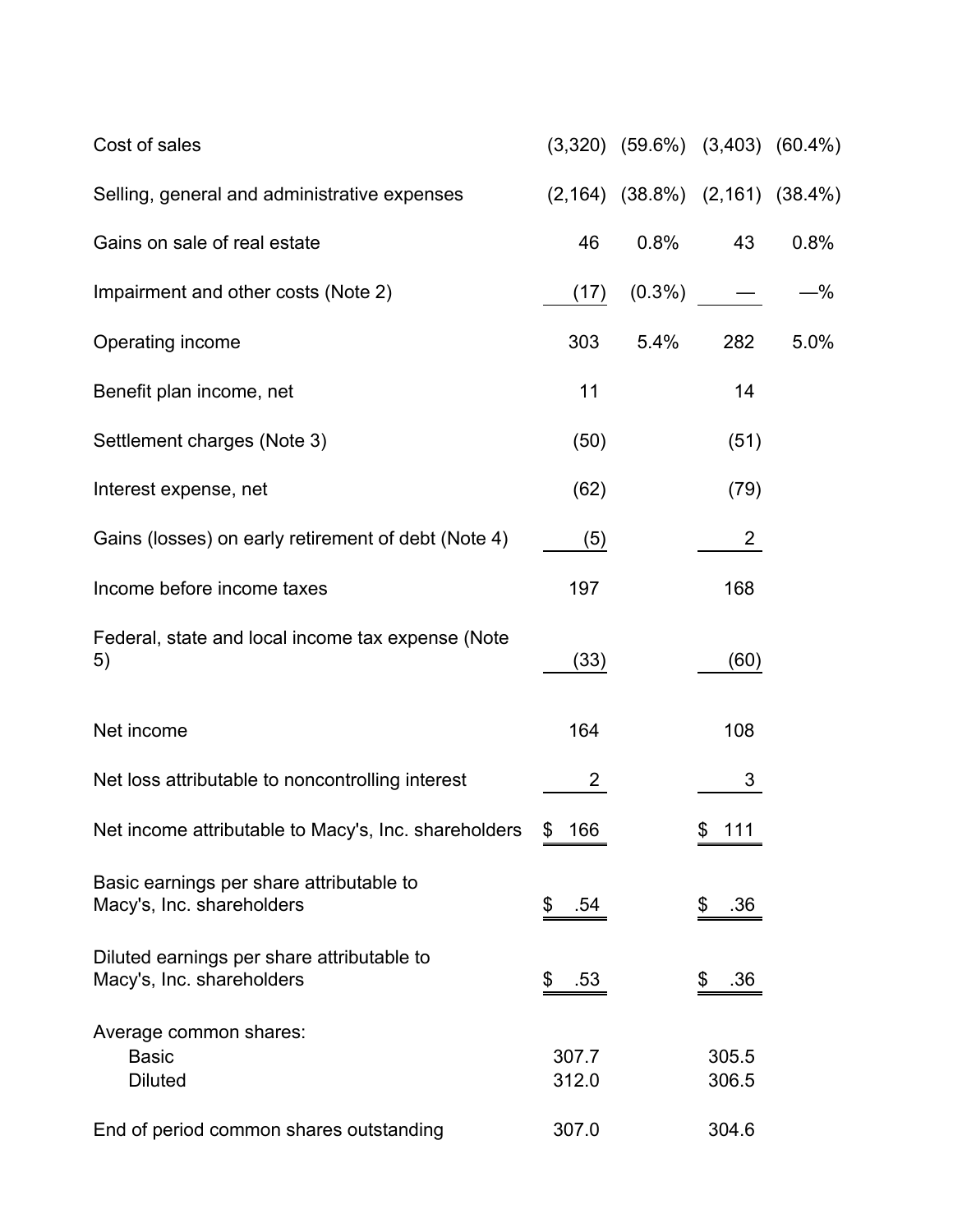#### Consolidated Statements of Income (Unaudited)

Notes:

- (1) The 13 weeks ended July 29, 2017 have been recast to reflect the company's retrospective adoption of Accounting Standards Update No. 2014-09 (ASU 2014-09), *Revenue from Contracts with Customers*, on February 4, 2018. Further, because of the seasonal nature of the retail business, the results of operations for the 13 weeks ended August 4, 2018 and July 29, 2017 (which do not include the Christmas season) are not necessarily indicative of such results for the fiscal year.
- (2) For the 13 weeks ended August 4, 2018, impairment and other costs amounted to \$17 million and included costs associated with the wind-down of Macy's China Limited. The after tax effect of these charges was \$11 million or \$0.04 per diluted share attributable to Macy's, Inc.
- (3) Non-cash settlement charges of \$50 million and \$51 million, respectively, were recognized during the 13 weeks ended August 4, 2018 and July 29, 2017. The after tax effect of these charges during the 13 weeks ended August 4, 2018 was \$38 million, or \$0.12 per diluted share attributable to Macy's, Inc. The after tax effect of these charges during the 13 weeks ended July 29, 2017 was \$32 million, or \$0.10 per diluted share attributable to Macy's, Inc. These charges are the result of an increase in lump sum distributions associated with store closings, organizational restructuring, a voluntary separation program, and periodic distribution activity.
- (4) The 13 weeks ended August 4, 2018 included losses of \$5 million associated with early retirement of debt. These losses included repurchase expenses and fees net of the write-off of unamortized debt premiums. The after tax effect of the losses during the 13 weeks ended August 4, 2018 was \$4 million, or \$0.01 per diluted share attributable to Macy's, Inc. Debt repurchases during the 13 weeks ended July 29, 2017 resulted in gains of \$2 million associated with early retirement of debt.
- (5) For the 13 weeks ended August 4, 2018, federal, state and local income taxes differed from the company's federal income tax statutory rate of 21% because of the effects of state and local taxes, including the settlement of various tax issues and tax examinations. Further, the 13 weeks ended August 4, 2018 and July 29, 2017 included the recognition of approximately \$2 million of net excess tax benefits and \$1 million of net tax deficiencies, respectively, associated with share-based payment awards. These items as well as the enactment of U.S. federal tax reform in December 2017 resulted in an effective tax rate for the 13 weeks ended August 4, 2018 of 16.8% as compared to 35.7% for the 13 weeks ended July 29, 2017.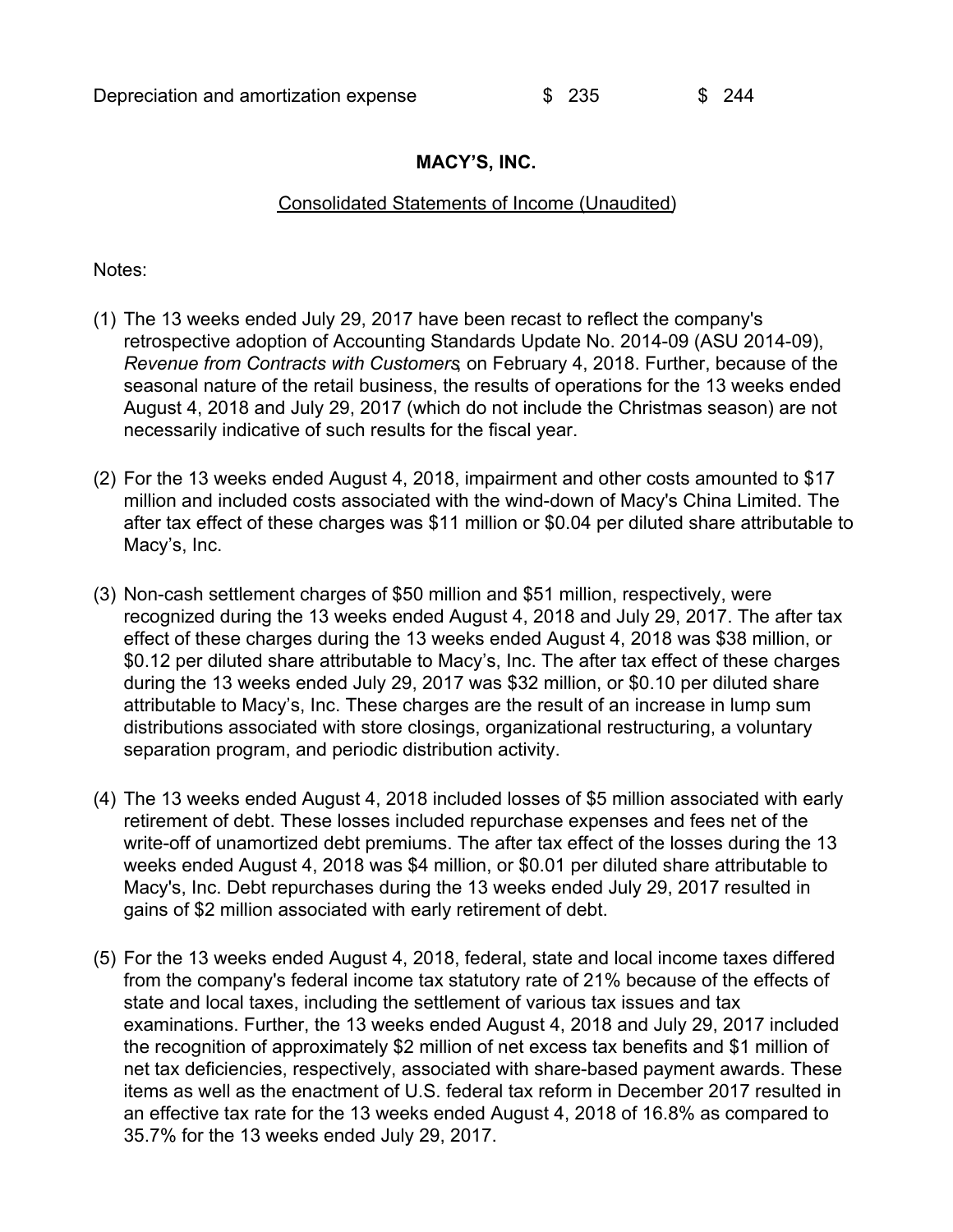# Consolidated Statements of Income (Unaudited) (Note 1)

# (All amounts in millions except percentages and per share figures)

|                                                         |          | 26 weeks ended<br>August 4, 2018 |          | 26 weeks ended<br>July 29, 2017 |
|---------------------------------------------------------|----------|----------------------------------|----------|---------------------------------|
|                                                         | \$       | $%$ to<br>Net sales              | \$       | $%$ to<br>Net sales             |
| Net sales                                               | \$11,112 |                                  | \$10,986 |                                 |
| Credit card revenues, net                               | 343      | 3.1%                             | 328      | 3.0%                            |
| Cost of sales                                           | (6,701)  | $(60.3\%)$                       | (6,706)  | $(61.0\%)$                      |
| Selling, general and administrative expenses            |          | $(4,247)$ $(38.2\%)$             |          | $(4,218)$ $(38.4\%)$            |
| Gains on sale of real estate                            | 70       | 0.6%                             | 111      | 1.0%                            |
| Impairment and other costs (Note 2)                     | (36)     | $(0.3\%)$                        |          | $-%$                            |
| Operating income                                        | 541      | 4.9%                             | 501      | 4.6%                            |
| Benefit plan income, net                                | 22       |                                  | 27       |                                 |
| Settlement charges                                      | (50)     |                                  | (51)     |                                 |
| Interest expense, net                                   | (128)    |                                  | (163)    |                                 |
| Losses on early retirement of debt (Note 3)             | (5)      |                                  | (1)      |                                 |
| Income before income taxes                              | 380      |                                  | 313      |                                 |
| Federal, state and local income tax expense (Note<br>4) | (84)     |                                  | (128)    |                                 |
| Net income                                              | 296      |                                  | 185      |                                 |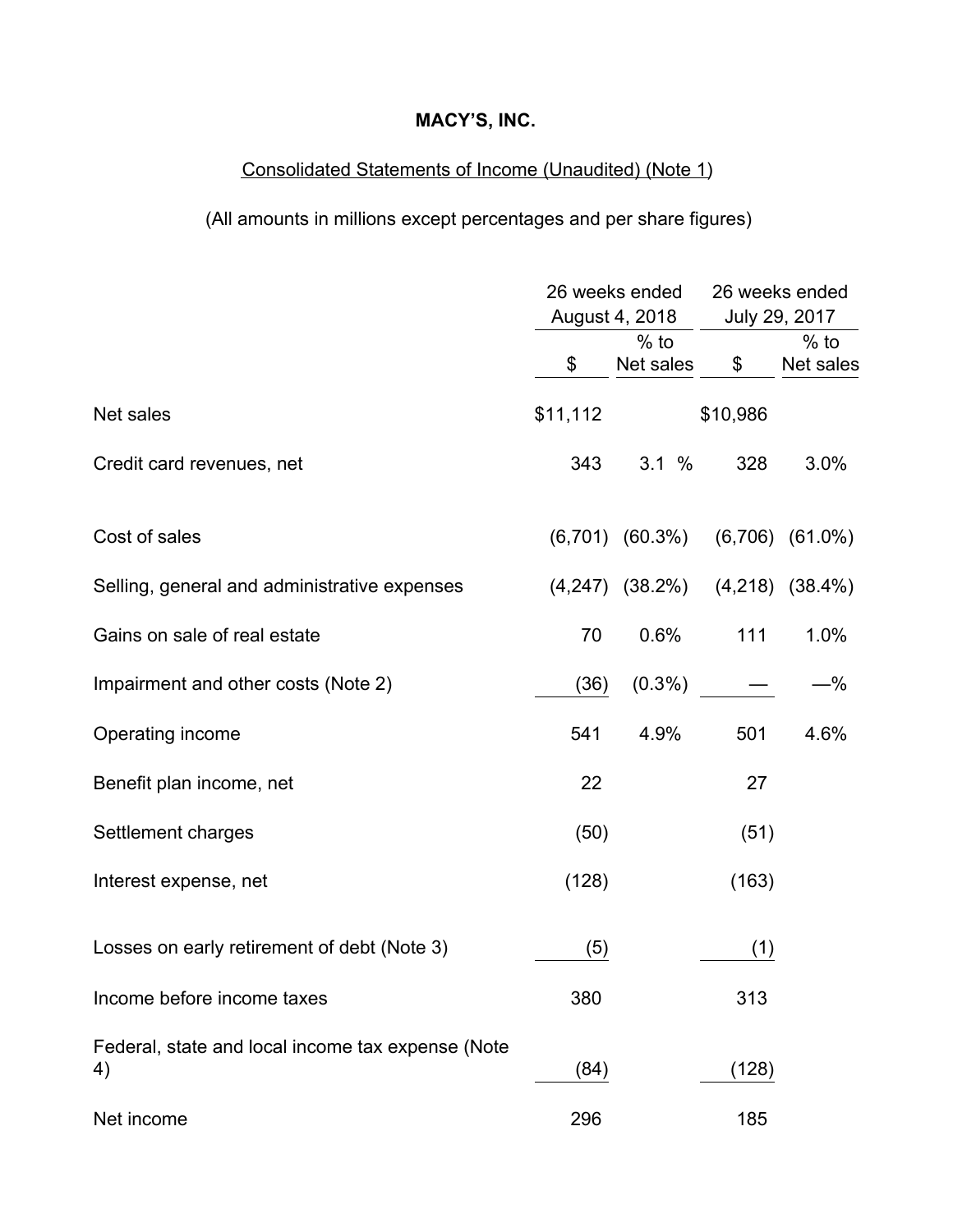| Net loss attributable to noncontrolling interest                        | 10        |           |
|-------------------------------------------------------------------------|-----------|-----------|
| Net income attributable to Macy's, Inc.<br>shareholders                 | \$<br>306 | 189       |
| Basic earnings per share attributable to Macy's,<br>Inc. shareholders   | \$<br>.99 | \$<br>.62 |
| Diluted earnings per share attributable to Macy's,<br>Inc. shareholders | \$<br>.98 | .62       |
| Average common shares:                                                  |           |           |
| <b>Basic</b>                                                            | 307.1     | 305.2     |
| <b>Diluted</b>                                                          | 310.7     | 306.7     |
| End of period common shares outstanding                                 | 307.0     | 304.6     |
| Depreciation and amortization expense                                   | \$<br>470 | S<br>487  |

#### Consolidated Statements of Income (Unaudited)

#### Notes:

- (1) The 26 weeks ended July 29, 2017 have been recast to reflect the company's retrospective adoption of Accounting Standards Update No. 2014-09 (ASU 2014-09), Revenue from *Contracts with Customers*, on February 4, 2018. Further, because of the seasonal nature of the retail business, the results of operations for the 26 weeks ended August 4, 2018 and July 29, 2017 (which do not include the Christmas season) are not necessarily indicative of such results for the fiscal year.
- (2) For the 26 weeks ended August 4, 2018, impairment and other costs amounted to \$36 million and included costs associated with the wind-down of Macy's China Limited. The after tax effect of these charges was \$21 million or \$0.08 per diluted share attributable to Macy's, Inc.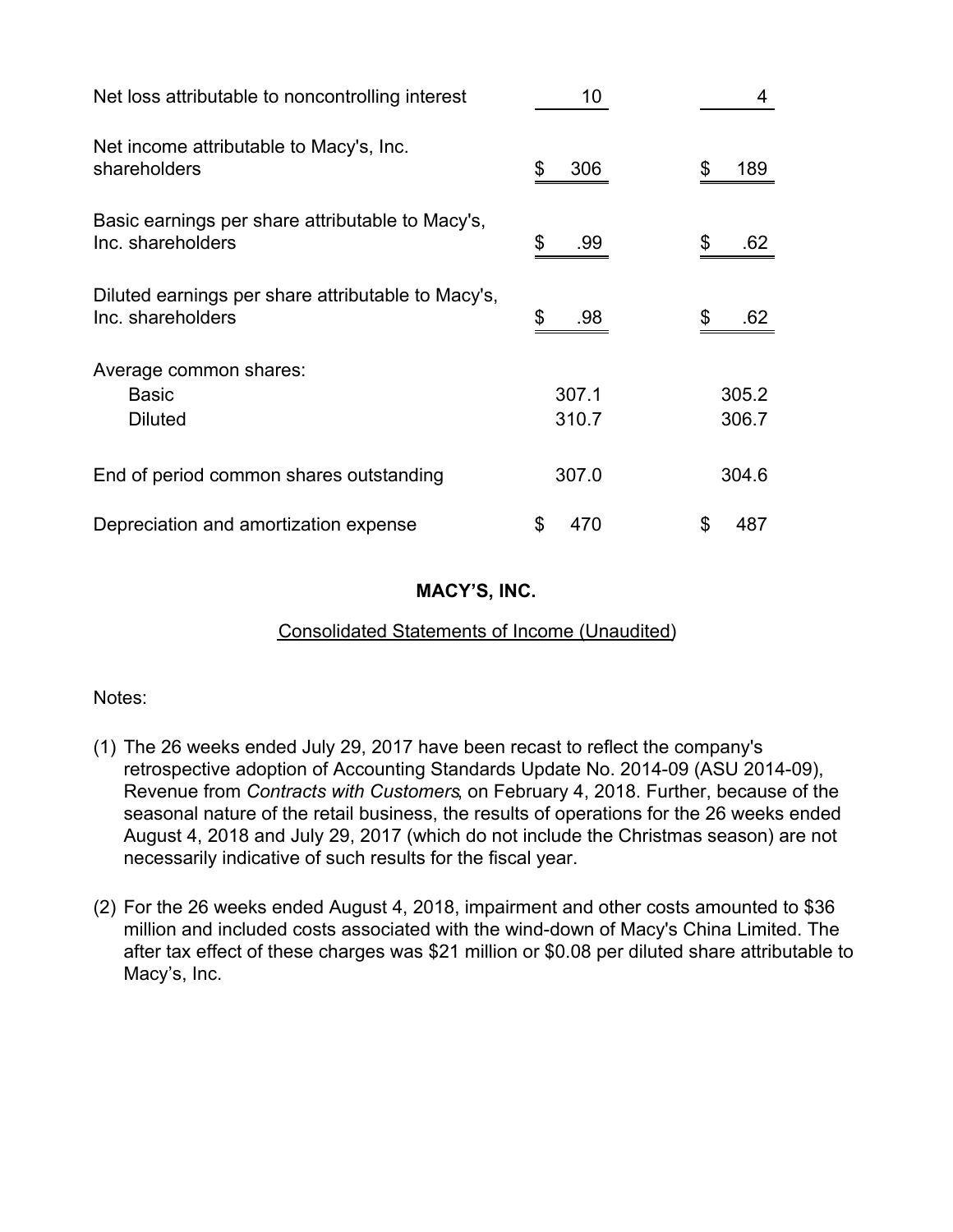- (3) Non-cash settlement charges of \$50 million and \$51 million, respectively, were recognized during the 26 weeks ended August 4, 2018 and July 29, 2017. The after tax effect of these charges during the 26 weeks ended August 4, 2018 was \$38 million, or \$0.12 per diluted share attributable to Macy's, Inc. The after tax effect of these charges during the 26 weeks ended July 29, 2017 was \$32 million, or \$0.10 per diluted share attributable to Macy's, Inc. These charges are the result of an increase in lump sum distributions associated with store closings, organizational restructuring, a voluntary separation program, and periodic distribution activity.
- (4) The 26 weeks ended August 4, 2018 and July 29, 2017 included losses of \$5 million and \$1 million, respectively, associated with the early retirement of debt. These losses included repurchase expenses and fees net of the write-off of unamortized debt premiums. The after tax impact during the 26 weeks ended August 4, 2018 was \$4 million, or \$0.01 per diluted share attributable to Macy's, Inc.
- (5) For the 26 weeks ended August 4, 2018, federal, state and local income taxes differed from the company's federal income tax statutory rate of 21% because of the effects of state and local taxes, including the settlement of various tax issues and tax examinations. Further, the 26 weeks ended August 4, 2018 and July 29, 2017 included the recognition of approximately \$1 million and \$12 million, respectively, of net tax deficiencies associated with share-based payment awards. These items as well as the enactment of U.S. federal tax reform in December 2017 resulted in an effective tax rate for the 26 weeks ended August 4, 2018 of 22.1% as compared to 40.9% for the 26 weeks ended July 29, 2017.

#### Consolidated Balance Sheets (Unaudited)

#### (millions)

|                                              | 2018        | August 4, February 3,<br>2018 | July 29,<br>2017 |
|----------------------------------------------|-------------|-------------------------------|------------------|
| <b>ASSETS:</b>                               |             |                               |                  |
| <b>Current Assets:</b>                       |             |                               |                  |
| Cash and cash equivalents                    | 1,068<br>\$ | $1,455$ \$<br>\$              | 783              |
| <b>Receivables</b>                           | 261         | 363                           | 382              |
| Merchandise inventories                      | 4,956       | 5,178                         | 4,980            |
| Prepaid expenses and other current<br>assets | 580         | 650                           | 571              |
| <b>Total Current Assets</b>                  | 6,865       | 7,646                         | 6,716            |
| Property and Equipment – net                 | 6,547       | 6,672                         | 6,822            |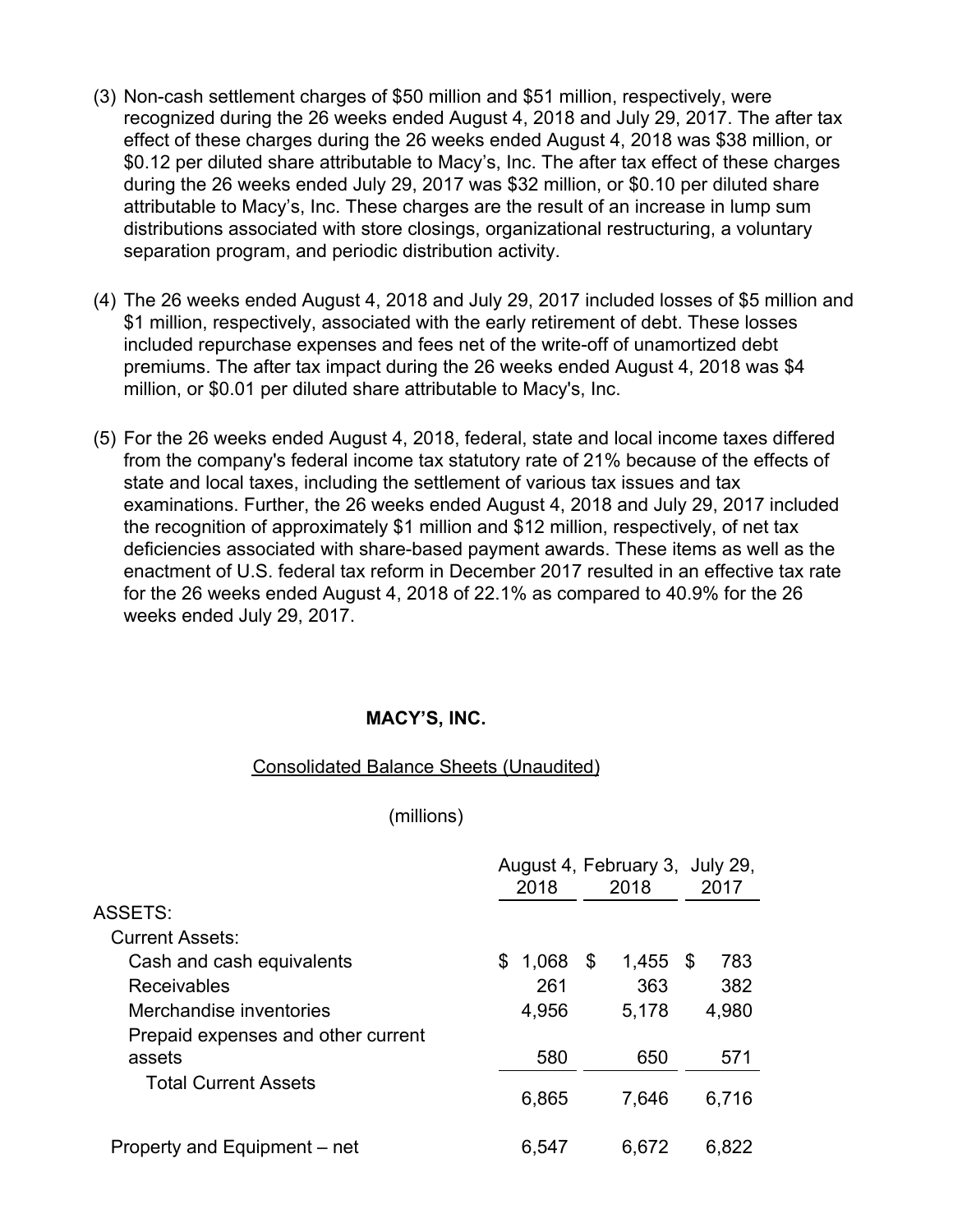| Goodwill                                                             | 3,908    |       | 3,897           | 3,897    |
|----------------------------------------------------------------------|----------|-------|-----------------|----------|
| Other Intangible Assets – net                                        | 483      |       | 488             | 493      |
| <b>Other Assets</b>                                                  | 865      |       | 880             | 810      |
| <b>Total Assets</b>                                                  | \$18,668 | \$    | 19,583          | \$18,738 |
| LIABILITIES AND SHAREHOLDERS' EQUITY:<br><b>Current Liabilities:</b> |          |       |                 |          |
| Short-term debt                                                      | \$<br>63 | \$    | $22 \text{ } $$ | 16       |
| Merchandise accounts payable                                         | 1,795    | 1,590 |                 | 1,669    |
| Accounts payable and accrued liabilities                             | 2,608    |       |                 | 2,939    |
| Income taxes                                                         | 15       | 296   |                 | 52       |
| <b>Total Current Liabilities</b>                                     | 4,481    |       | 5,179           | 4,676    |
| Long-Term Debt                                                       | 5,473    |       | 5,861           | 6,301    |
| <b>Deferred Income Taxes</b>                                         | 1,194    |       | 1,148           | 1,549    |
| <b>Other Liabilities</b>                                             | 1,626    |       | 1,662           | 1,773    |
| <b>Shareholders' Equity:</b>                                         |          |       |                 |          |
| Macy's, Inc.                                                         | 5,916    |       | 5,745           | 4,444    |
| Noncontrolling interest                                              | (22)     |       | (12)            | (5)      |
| <b>Total Shareholders' Equity</b>                                    | 5,894    |       | 5,733           | 4,439    |
| Total Liabilities and Shareholders' Equity                           | \$18,668 | \$    | 19,583          | \$18,738 |

Note: The prior year's amounts reflect the retrospective adoption of ASU 2014-09 on February 4, 2018.

### **MACY'S, INC.**

# Consolidated Statements of Cash Flows (Unaudited)

# (millions)

|                                                                                      |                   | Ended | 26 Weeks 26 Weeks<br>Ended |     |
|--------------------------------------------------------------------------------------|-------------------|-------|----------------------------|-----|
|                                                                                      | August 4,<br>2018 |       | July 29,<br>2017           |     |
| Cash flows from operating activities:<br>Net income                                  | \$                | 296   |                            | 185 |
| Adjustments to reconcile net income to net cash provided by<br>operating activities: |                   |       |                            |     |
| Impairment and other costs                                                           |                   | 36    |                            |     |
| Settlement charges                                                                   |                   | 50    |                            | 51  |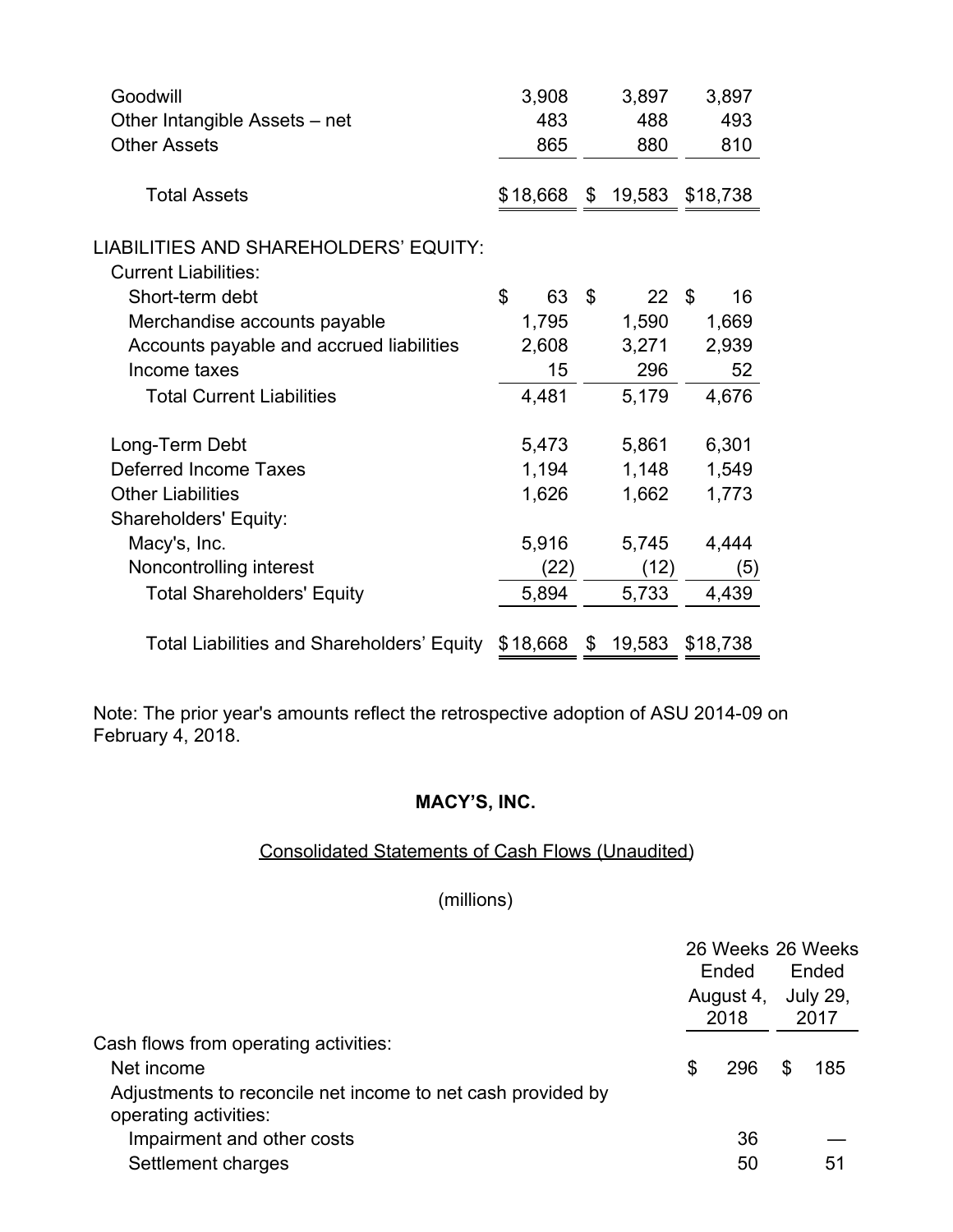| Stock-based compensation expense<br>Gains on sale of real estate<br>Amortization of financing costs and premium on acquired debt<br>Changes in assets and liabilities: | 31<br>(70)<br>(5)<br>88<br>221 | 31<br>(111)<br>(10) |
|------------------------------------------------------------------------------------------------------------------------------------------------------------------------|--------------------------------|---------------------|
|                                                                                                                                                                        |                                |                     |
|                                                                                                                                                                        |                                |                     |
|                                                                                                                                                                        |                                |                     |
|                                                                                                                                                                        |                                |                     |
| Decrease in receivables                                                                                                                                                |                                | 119                 |
| Decrease in merchandise inventories                                                                                                                                    |                                | 419                 |
| Decrease in prepaid expenses and other current assets                                                                                                                  | 29                             | 59                  |
| Increase in merchandise accounts payable                                                                                                                               | 219                            | 261                 |
| Decrease in accounts payable, accrued liabilities and                                                                                                                  |                                |                     |
| other items not separately identified                                                                                                                                  | (492)                          | (604)               |
| Decrease in current income taxes                                                                                                                                       | (271)                          | (302)               |
| Increase in deferred income taxes                                                                                                                                      | 36                             | 26                  |
| Change in other assets and liabilities not separately identified                                                                                                       | (94)                           | (65)                |
| Net cash provided by operating activities                                                                                                                              | 544                            | 546                 |
| Cash flows from investing activities:                                                                                                                                  |                                |                     |
| Purchase of property and equipment                                                                                                                                     | (275)                          | (247)               |
| Capitalized software                                                                                                                                                   | (133)                          | (125)               |
| Disposition of property and equipment                                                                                                                                  | 88                             | 150                 |
| Other, net                                                                                                                                                             | 8                              | 12                  |
| Net cash used by investing activities                                                                                                                                  | (312)                          | (210)               |
| Cash flows from financing activities:                                                                                                                                  |                                |                     |
| Debt repaid                                                                                                                                                            | (357)                          | (560)               |
| Dividends paid                                                                                                                                                         | (232)                          | (230)               |
| Decrease in outstanding checks                                                                                                                                         | (90)                           | (64)                |
| Acquisition of treasury stock                                                                                                                                          |                                | (1)                 |
| Issuance of common stock                                                                                                                                               | 38                             | $\overline{2}$      |
| Proceeds from noncontrolling interest                                                                                                                                  | 5                              | 6                   |
|                                                                                                                                                                        |                                |                     |
| Net cash used by financing activities                                                                                                                                  | (636)                          | (847)               |
| Net decrease in cash, cash equivalents and restricted cash                                                                                                             | (404)                          | (511)               |
| Cash, cash equivalents and restricted cash beginning of period                                                                                                         | 1,513                          | 1,334               |
| Cash, cash equivalents and restricted cash end of period                                                                                                               | 1,109<br>\$                    | 823<br>\$           |

Note: The prior period's amounts reflect the retrospective adoption of ASU 2014-09, ASU 2016-18 (ASU 2016-18), *Restricted Cash*, and ASU 2016-15, *Classification of Certain Cash Receipts and Cash Payments*, on February 4, 2018. As a result of the adoption of ASU 2016-18, restricted cash of \$41 million and \$40 million have been included with cash and cash equivalents above for the 26 weeks ended August 4, 2018 and July 29, 2017,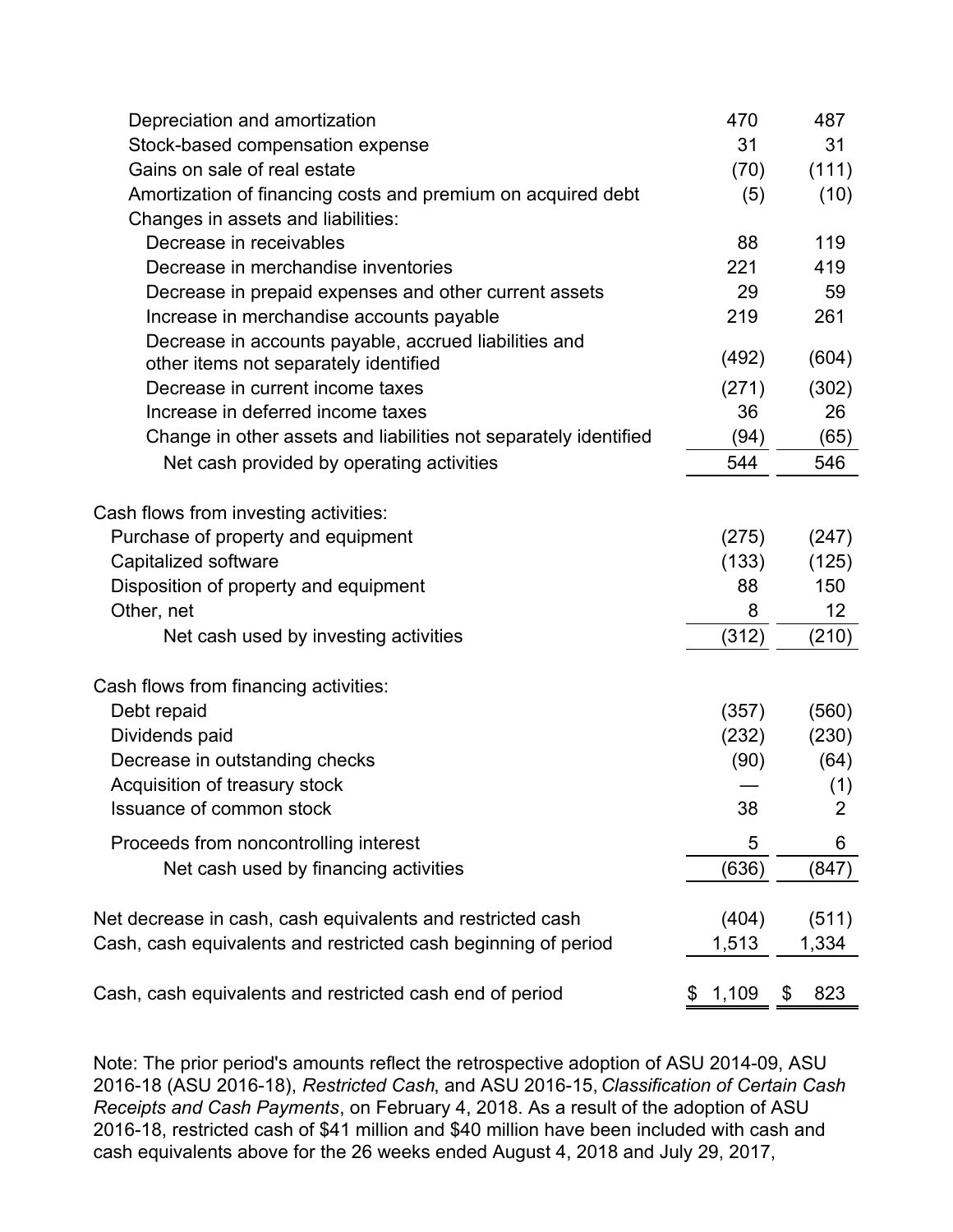respectively. Further, certain reclassifications were made to the prior period's amounts to conform with the classifications of such amounts in the most recent period.

#### **MACY'S, INC.**

#### Important Information Regarding Non-GAAP Financial Measures

The company reports its financial results in accordance with U.S. generally accepted accounting principles ("GAAP"). However, management believes that certain non-GAAP financial measures provide users of the company's financial information with additional useful information in evaluating operating performance. Management believes that providing supplemental changes in comparable sales on an owned plus licensed basis, which includes adjusting for growth in comparable sales of departments licensed to third parties and certain promotional events, assists in evaluating the company's ability to generate sales growth, whether through owned businesses or departments licensed to third parties, and in evaluating the impact of changes in the manner in which certain departments are operated. In addition, management believes that excluding certain items from operating income, net income and diluted earnings per share attributable to Macy's, Inc. shareholders that are not associated with the company's core operations and that may vary substantially in frequency and magnitude period-to-period provides useful supplemental measures that assist in evaluating the company's ability to generate earnings and to more readily compare these metrics between past and future periods. Further, providing cash flow from operating activities net of cash used in investing activities is a useful measure in evaluating the company's ability to generate cash from operations after giving effect to cash used by investing activities.

The reconciliation of the forward-looking non-GAAP financial measure of changes in comparable sales on an owned plus licensed basis to GAAP comparable sales (i.e., on an owned basis) is in the same manner as illustrated below, except that the impact of growth in comparable sales of departments licensed to third parties is the only reconciling item. In addition, the company does not provide the most directly comparable forward-looking GAAP measure of net income and diluted earnings per share attributable to Macy's, Inc. shareholders excluding certain items because the timing and amount of excluded items are unreasonably difficult to fully and accurately estimate.

Non-GAAP financial measures should be viewed as supplementing, and not as an alternative or substitute for, the company's financial results prepared in accordance with GAAP. Certain of the items that may be excluded or included in non-GAAP financial measures may be significant items that could impact the company's financial position, results of operations or cash flows and should therefore be considered in assessing the company's actual and future financial condition and performance. Additionally, the amounts received by the company on account of sales of departments licensed to third parties are limited to commissions received on such sales. The methods used by the company to calculate its non-GAAP financial measures may differ significantly from methods used by other companies to compute similar measures. As a result, any non-GAAP financial measures presented herein may not be comparable to similar measures provided by other companies.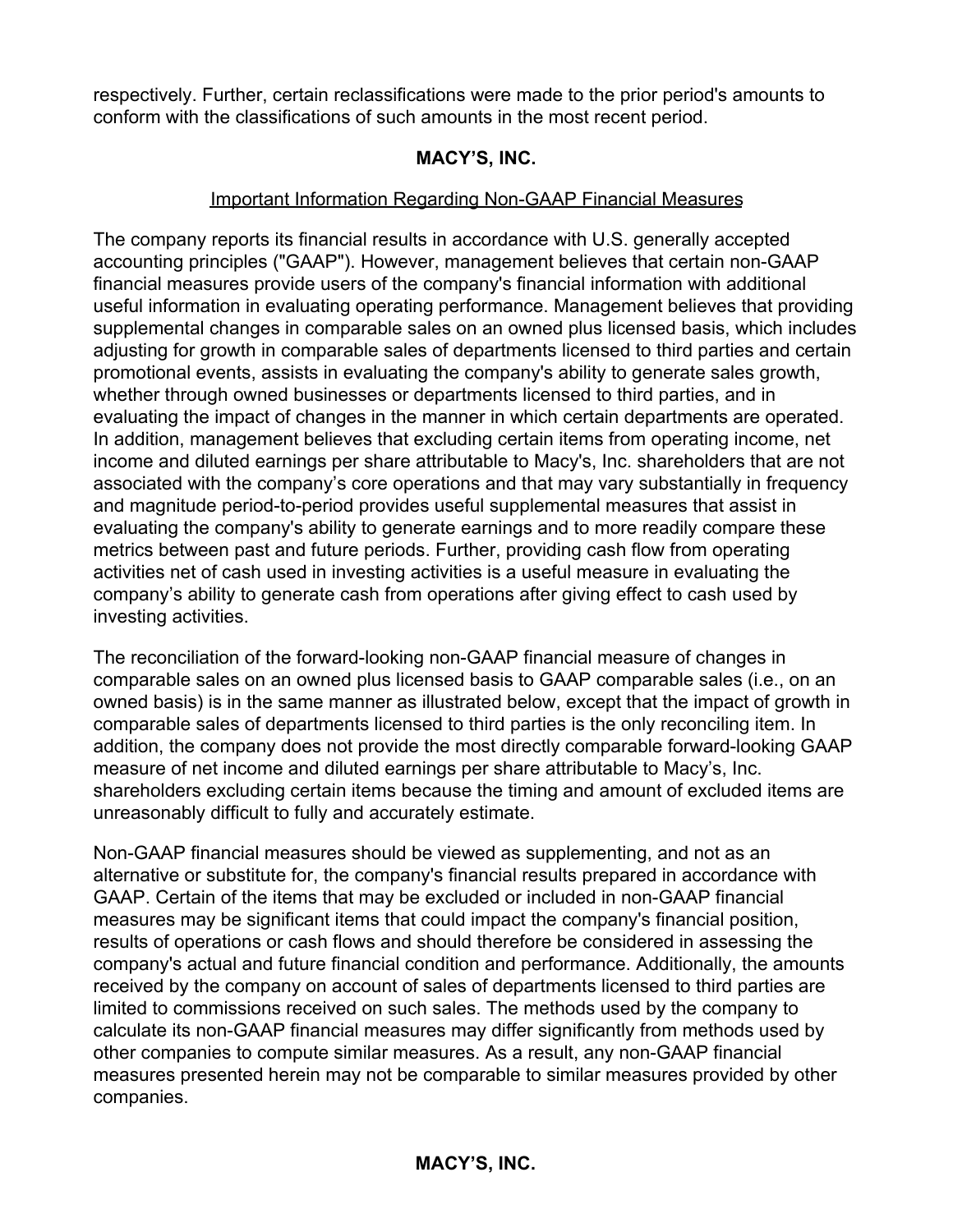### Important Information Regarding Non-GAAP Financial Measures

(All amounts in millions except percentages and per share figures)

#### Change in Comparable Sales

|                                                                                                          |         | 13 Weeks Ended 26 Weeks Ended<br>August 4, 2018 August 4, 2018 |
|----------------------------------------------------------------------------------------------------------|---------|----------------------------------------------------------------|
| Increase in comparable sales on an owned basis (Note<br>1)                                               | $0.0\%$ | $1.9\%$                                                        |
| Impact of growth in comparable sales of departments<br>licensed to third parties (Note 2)                | 0.5%    | 0.4%                                                           |
| Increase in comparable sales on an owned plus<br>licensed basis                                          | 0.5%    | 2.3%                                                           |
| Impact of quarterly timing shift associated with the<br>Spring 2018 Friends and Family promotional event | 2.4%    | $0.0\%$                                                        |
| Adjusted increase in comparable sales on an owned<br>plus licensed basis                                 | 2.9%    | 2.3%                                                           |

#### Notes:

(1) Represents the period-to-period percentage change in net sales from stores in operation throughout the year presented and the immediately preceding year and all online sales, excluding commissions from departments licensed to third parties. Stores impacted by a natural disaster or undergoing significant expansion or shrinkage remain in the comparable sales calculation unless the store is closed for a significant period of time. Definitions and calculations of comparable sales differ among companies in the retail industry.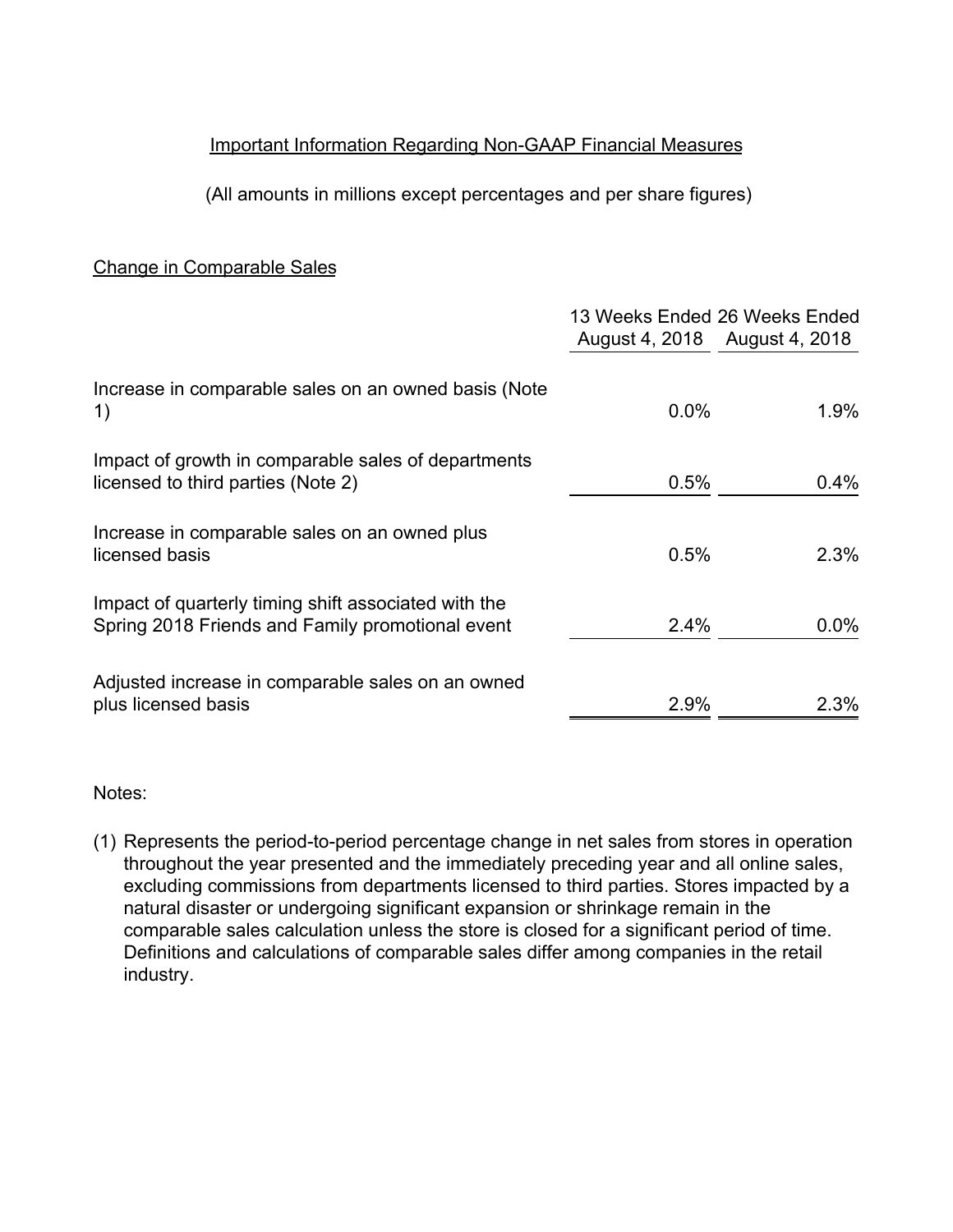(2) Represents the impact of including the sales of departments licensed to third parties occurring in stores in operation throughout the year presented and the immediately preceding year and all online sales in the calculation of comparable sales. The company licenses third parties to operate certain departments in its stores and online and receives commissions from these third parties based on a percentage of their net sales. In its financial statements prepared in conformity with GAAP, the company includes these commissions (rather than sales of the departments licensed to third parties) in its net sales. The company does not, however, include any amounts in respect of licensed department sales (or any commissions earned on such sales) in its comparable sales in accordance with GAAP (i.e., on an owned basis). The amounts of commissions earned on sales of departments licensed to third parties are not material to its net sales for the periods presented.

#### **MACY'S, INC.**

#### Important Information Regarding Non-GAAP Financial Measures

#### Net Income and Diluted Earnings Per Share Attributable to Macy's, Inc. Shareholders, Excluding Certain Items

The following is a reconciliation of the non-GAAP financial measures of net income and diluted earnings per share attributable to Macy's, Inc. shareholders, excluding certain items identified below, to GAAP net income and diluted earnings per share attributable to Macy's, Inc., shareholders, which the company believes to be the most directly comparable GAAP measures.

|                                                          | 13 Weeks Ended |                                               |    |                | 13 Weeks Ended  |              |    |                |  |
|----------------------------------------------------------|----------------|-----------------------------------------------|----|----------------|-----------------|--------------|----|----------------|--|
|                                                          | August 4, 2018 |                                               |    |                | July 29, 2017   |              |    |                |  |
|                                                          |                |                                               |    |                |                 |              |    |                |  |
|                                                          |                | Net Income                                    |    |                |                 | Net Income   |    |                |  |
|                                                          |                | Attributable to                               |    | <b>Diluted</b> | Attributable to |              |    | <b>Diluted</b> |  |
|                                                          |                | Macy's, Inc.                                  |    | Earnings       |                 | Macy's, Inc. |    | Earnings       |  |
|                                                          |                | Shareholders Per Share Shareholders Per Share |    |                |                 |              |    |                |  |
| As reported (GAAP)                                       | \$             | 166                                           | \$ | 0.53           | \$              | 111          | \$ | 0.36           |  |
| Impairment and other costs (Note 1)                      |                | 15                                            |    | 0.05           |                 |              |    |                |  |
| Settlement charges                                       |                | 50                                            |    | 0.16           |                 | 51           |    | 0.17           |  |
| Losses (gains) on early retirement of<br>debt (Note 2)   |                | 5                                             |    | 0.02           |                 | (2)          |    |                |  |
| Income tax impact of certain items<br>identified above   |                | (17)                                          |    | (0.06)         |                 | (19)         |    | (0.07)         |  |
| As adjusted to exclude certain items<br>identified above | \$             | 219                                           | \$ | 0.70           | \$              | 141          | S  | 0.46           |  |
| Gains on sale of real estate                             |                | (46)                                          |    | (0.15)         |                 | (43)         |    | (0.14)         |  |
| Income tax impact of gains on sale of<br>real estate     |                | 12                                            |    | 0.04           |                 | 16           |    | 0.05           |  |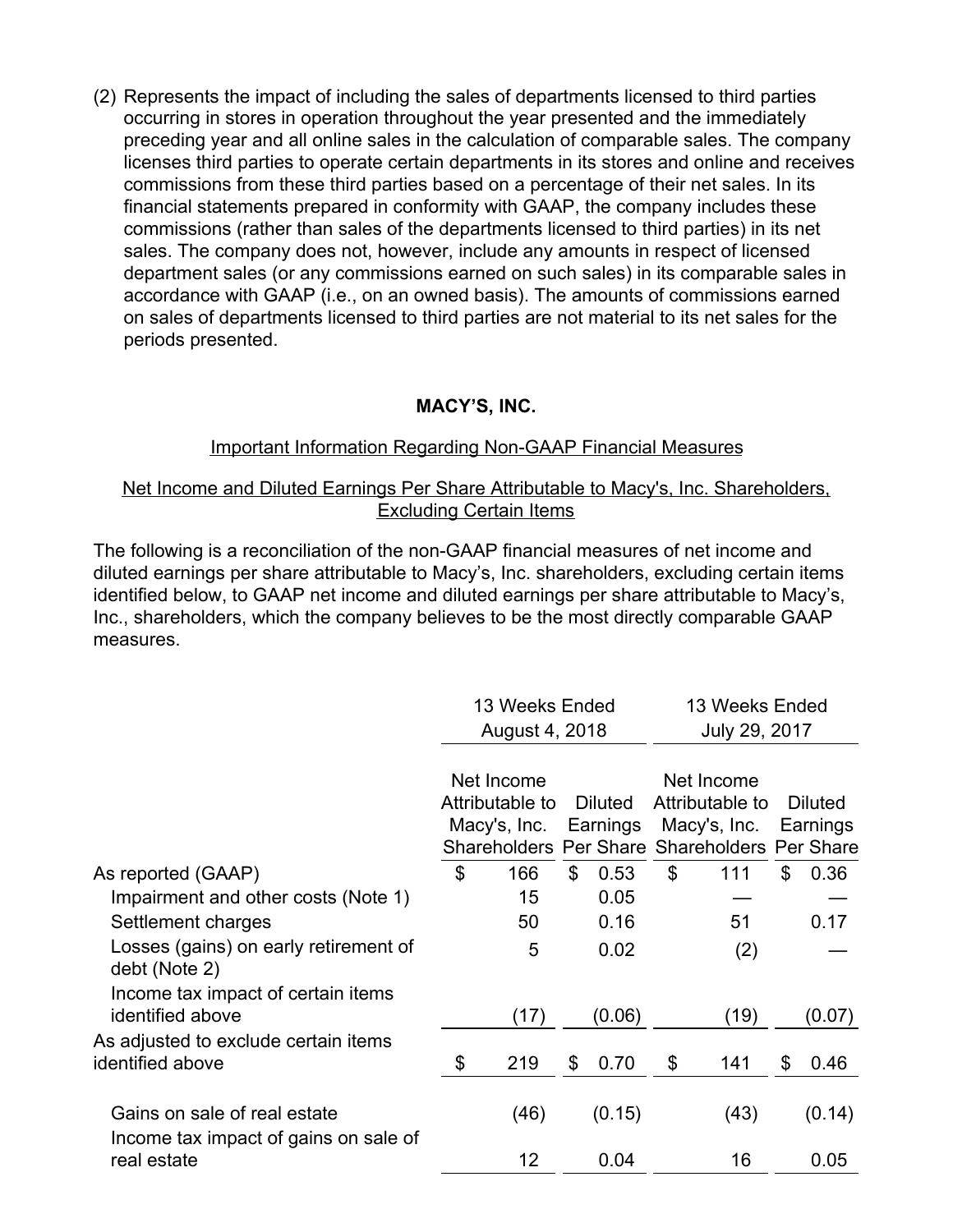As adjusted to exclude gains on sale of real estate and certain other items

| identified above                                                               | \$ | 185                             | \$ | 0.59                       | \$                        | 114                             | \$ | 0.37                       |
|--------------------------------------------------------------------------------|----|---------------------------------|----|----------------------------|---------------------------|---------------------------------|----|----------------------------|
|                                                                                |    |                                 |    |                            |                           |                                 |    |                            |
|                                                                                |    | 26 Weeks Ended                  |    |                            |                           | 26 Weeks Ended                  |    |                            |
|                                                                                |    | August 4, 2018                  |    |                            |                           | July 29, 2017                   |    |                            |
| Net Income                                                                     |    |                                 |    | Net Income                 |                           |                                 |    |                            |
|                                                                                |    | Attributable to<br>Macy's, Inc. |    | <b>Diluted</b><br>Earnings |                           | Attributable to<br>Macy's, Inc. |    | <b>Diluted</b><br>Earnings |
|                                                                                |    | <b>Shareholders Per Share</b>   |    |                            |                           | <b>Shareholders Per Share</b>   |    |                            |
| As reported (GAAP)                                                             | \$ | 306                             | \$ | 0.98                       | $\boldsymbol{\mathsf{S}}$ | 189                             | \$ | 0.62                       |
| Impairment and other costs (Note 1)                                            |    | 28                              |    | 0.09                       |                           |                                 |    |                            |
| Settlement charges                                                             |    | 50                              |    | 0.16                       |                           | 51                              |    | 0.17                       |
| Losses on early retirement of debt<br>(Note 2)                                 |    | 5                               |    | 0.02                       |                           | 1                               |    |                            |
| Income tax impact of certain items<br>identified above                         |    | (20)                            |    | (0.06)                     |                           | (20)                            |    | (0.07)                     |
| As adjusted to exclude certain items<br>identified above                       | \$ | 369                             | \$ | 1.19                       | \$                        | 221                             | \$ | 0.72                       |
| Gains on sale of real estate                                                   |    | (70)                            |    | (0.23)                     |                           | (111)                           |    | (0.36)                     |
| Income tax impact of gains on sale of<br>real estate                           |    | 17                              |    | 0.06                       |                           | 42                              |    | 0.14                       |
| As adjusted to exclude gains on sale of<br>real estate and certain other items |    |                                 |    |                            |                           |                                 |    |                            |
| identified above                                                               | \$ | 316                             | \$ | 1.02                       | \$                        | 152                             | \$ | 0.50                       |

Notes:

- (1) For the 13 and 26 weeks ended August 4, 2018, the above pre-tax adjustments exclude impairment and other costs attributable to the noncontrolling interest shareholder of \$2 million and \$8 million, respectively.
- (2) The impacts during the 13 and 26 weeks ended July 29, 2017 represent values less than \$0.01 per diluted share attributable to Macy's, Inc. shareholders.

View source version on businesswire.com: <https://www.businesswire.com/news/home/20180815005315/en/>

**Macy's, Inc. Media**